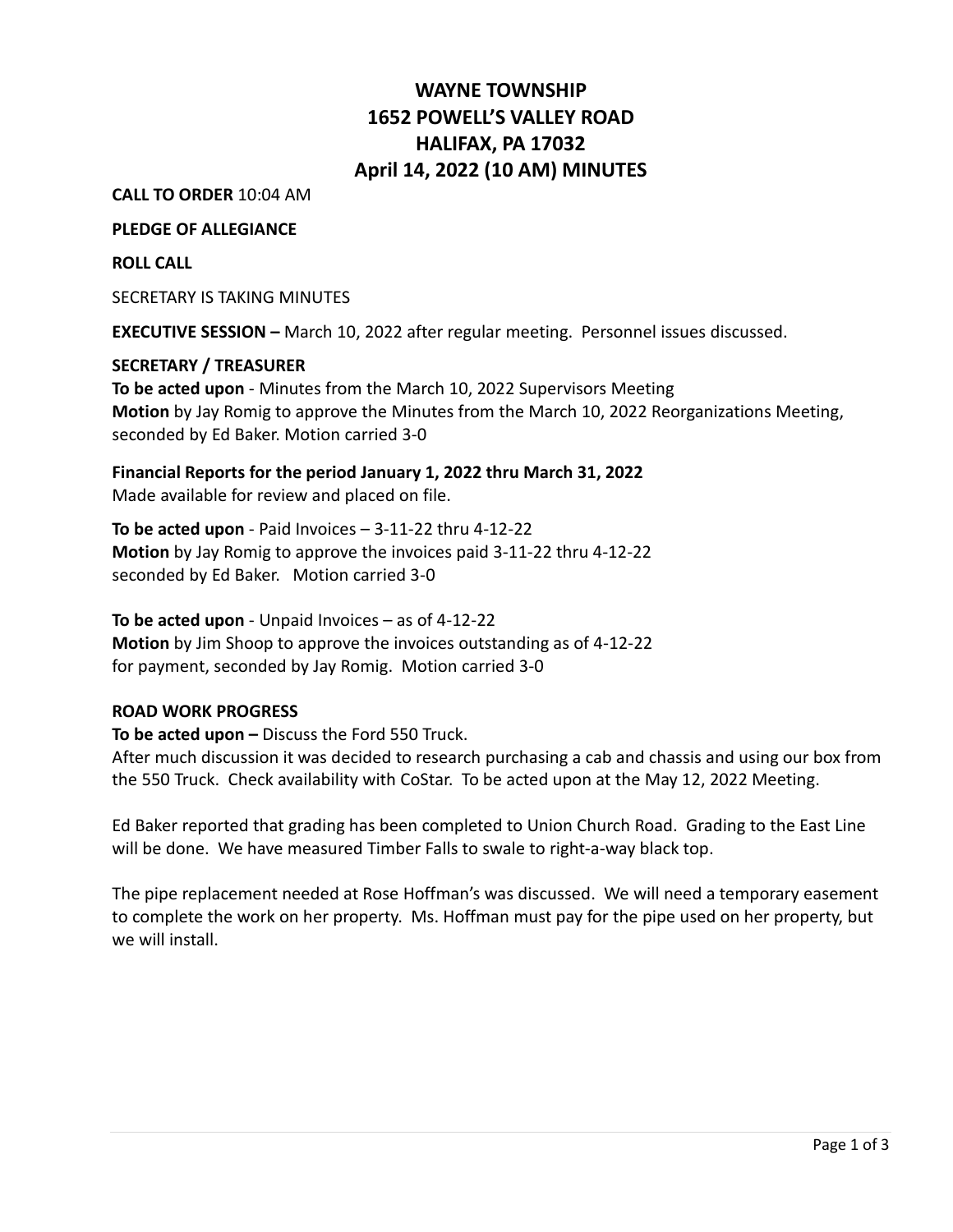# **ENGINEER REPORT**

Ed Fisher reported that bid proposal for 2022 Road Seal Coat Projects and Back Road Camp Hebron Road Paving Project have been advertised. Pre-Bid Meeting April 21, 2022 3 PM, Bid opening April 27, 2022 1:30 PM.

Spangler Road has some base failure. Also, Small Valley Road has some problems.

Per Ed it is ok to release escrow for Lot 35 Jesse Lane and 36 Pheasant Hill Drive.

Sheila Hoffman Sub-Division, Jackson Township, no plan has been submitted.

Ed stated that 24" ADS Pipe costs around \$500.

# **SOLICITOR'S REPORT – No Report**

Bruce Warshawsky stated he will be out of town and will be attending the next meeting via phone.

## **EMC REPORT – No Report**

## *OLD BUSINESS*

**To be acted upon –** American Rescue Plan Funds allocation – Review bids to Install new roof on the School House and Administrative Office. Review bids to install new windows in the School House.

|                                 | New Roof School House & Office  |                          |                |
|---------------------------------|---------------------------------|--------------------------|----------------|
| <b>Name</b>                     | <b>Phone Number</b>             | <b>Type</b>              | Quote          |
| <b>PA Roofers - Jesse</b>       | 717-919-9690                    | <b>Timberline HD GAF</b> | 9,200.00<br>Ş. |
| <b>DRS Construction - David</b> | 717-362-4426                    |                          | no quote       |
| Esh                             | 717-945-4403                    |                          | no quote       |
|                                 | <b>New Windows School House</b> |                          |                |
| <b>Name</b>                     | <b>Phone Number</b>             | <b>Type</b>              | Quote          |
| <b>Window Nation - Joe</b>      | 703-732-7125                    | Vinyl                    | \$<br>8,400.00 |
| Pella - Justin Seacrist         | 717-324-8627                    | Fiberglass               | \$<br>8,506.00 |
| Lewisburg Building Supply       |                                 |                          | \$<br>9,175.00 |
| <b>Marvin Ultrex Fiberglass</b> | George Andrey                   | Fiberglass               | \$15,555.00    |
| <b>Renewal by Anderson</b>      |                                 | <b>Fibrex</b>            | 14,097.00<br>S |

**New Roof** School Control of the Office

**Motion** by James Shoop to award PA Roofers the New Roof – School House & Office job, \$9,200.00, seconded by Jay Romig. Motion carried 3-0

**Motion** by James Shoop to award Renewal by Anderson the New Windows in the School House job, \$14,097.00, seconded by Ed Baker. Motion carried 3-0